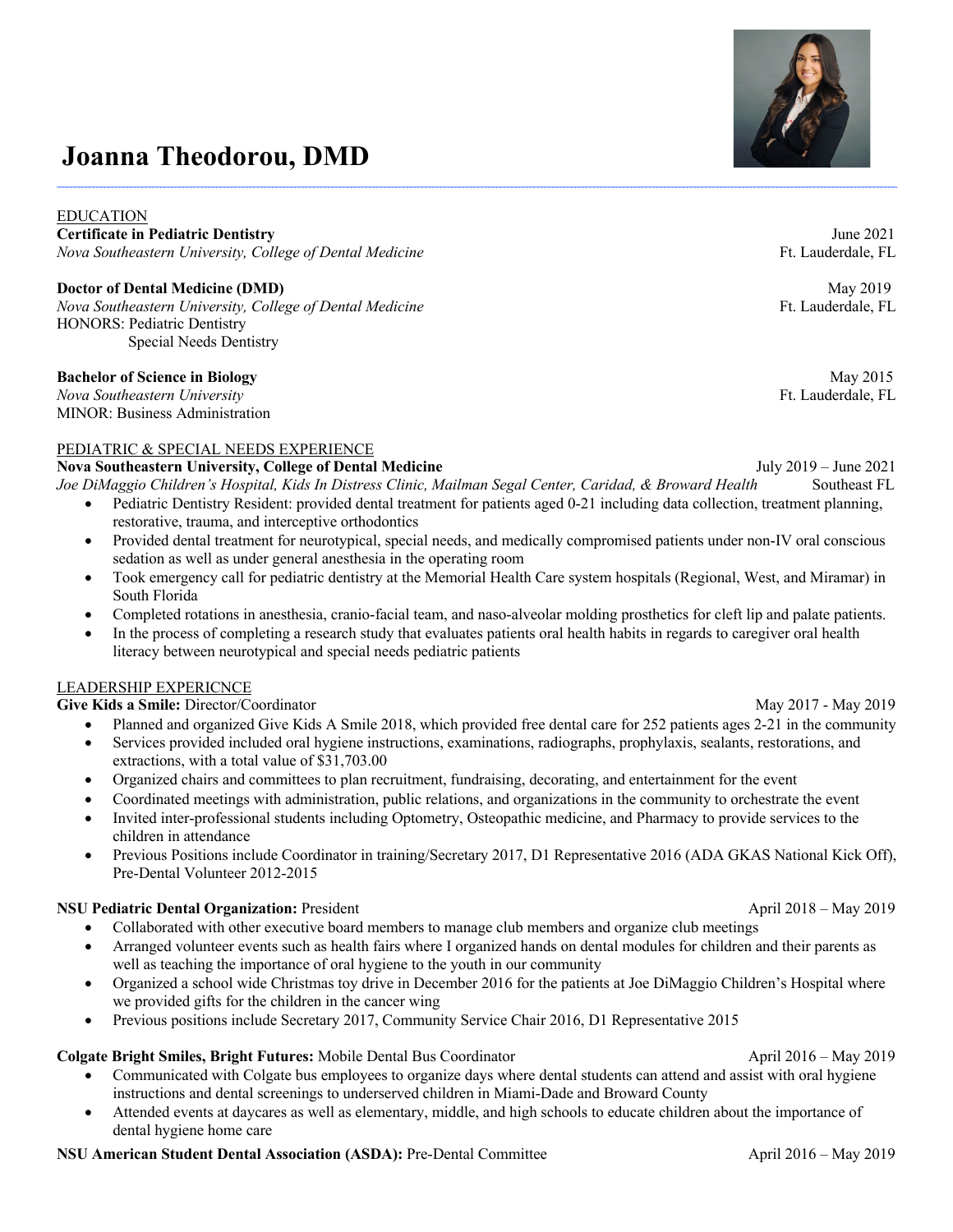- Assisted with organizing Pre-Dental Weekend in July and Pre-Dental Day in October where undergraduate students get the opportunity to mingle with our faculty and students, received lectures on how to study for the DAT, what to put on your application, and a Q&A with a dental student from each year
- Developed simulation lab exercises such as taking impressions, pouring casts, using CAD/CAM, and restoring class I preperations

### **NSU Assistant Cheerleading Coach** *May 2015 – December 2019*

- Lead tri-weekly practices and bi-weekly strength and conditioning sessions to teach cheerleading and weight training techniques
- Attended staff meetings, team building exercises, recruiting days, and fundraising activities
- Choreographed game day performances and sideline routines, oversaw performances and sideline routines for men's and women's games, as well as coached the team to compete at NCA Nationals held in Daytona Beach, FL

#### INTERNATIONAL OUTREACH

# **Health Professions Division Jamaica Mission Trip** June 2017

*Team Leader Assistant & Student Dentist* Kingston & St. Mary, Jamaica

- Worked alongside medical, optometry, pharmacy, nursing, physical therapy, and occupational therapy students to provide free dental care to the community of Kingston and St. Mary including extractions, restorative, and periodontal cleaning procedures to both children and adults in order to reestablish patient's oral health
- Educated patients on the importance of oral hygiene home care and provided patients with oral hygiene kits, which contained a toothbrush, tooth paste, and dental floss
- Assisted the team leader in organizing supplies, scheduling sterilization and restocking shifts, and pairing up second and third year dental students for treating patients

#### COMMUNITY INVOLVEMENT

**Give Kids A Smile:** Davie, FL **February 2020** 

• Volunteered as a resident at Nova Southeastern University: took, evaluated, and developed radiographs, screened and diagnosed patients for recommended treatment, placed sealants, and oversaw treatment provided by predoctoral students for children aged 2-21 that were provided free dental treatment.

#### **Oral Cancer 5k Walk:** Davie, FL March 2018

• Raised almost \$11,000 to provide the necessary cancer treatment for a 16-year-old patient at our oral and maxillofacial surgery clinic and assisted in raising oral cancer awareness throughout our surrounding community

# **STEM Health Fair:** Fort Lauderdale, FL 3000 and 100 and 100 and 100 and 100 and 100 and 100 and 100 and 100 and 100 and 100 and 100 and 100 and 100 and 100 and 100 and 100 and 100 and 100 and 100 and 100 and 100 and 100 a

- Worked with the librarians of the children's section at NSU's Alvin Sherman Library to organize a health fair for children and parents in the community
- Organized four modules for children to interact with, including learning the anatomy of teeth with play dough, how to correctly brush and floss, which foods are good and bad for patients teeth, and how to "count" their teeth
- Instructed students from the College of Optometry and Osteopathic Medicine to teach the attendees the importance of eye screenings, how to stay healthy, and hands on activities to demonstrate where the organs are within in the body

# **Baudhuin Pre-School:** Fort Lauderdale, FL November 2016

• Educated children on the importance of oral hygiene home care using hands on activities and demonstrated the proper techniques with other members of NSU's Autism Awareness Club

# **Family Health Carnival:** Boca Raton, FL August 2016

- Collaborated with NSU's Pediatric, AEGD, and Operative residents to screen children ages 5-18 at Village Academy Elementary School and provide prophylaxis treatment
- Demonstrated the correct home care techniques and taught the children and parents the importance of regular visits to the dentist

# **A Day for Children:** Fort Lauderdale, FL September 2015-Present

- Educated children and their parents on the importance of oral hygiene home care and demonstrated the correct techniques
- Informed parents of Nova Southeastern University's several pediatric clinics and handed out oral hygiene kits and small toys to the children

#### AWARDS, DISTINCTIONS, & PRIZES

# **AAPD Predoctoral Student Award** *May 2019*

• Received the award from the Department of Pediatric Dentistry for outstanding promise in the field of Pediatric Dentistry

# **Outstanding Case Presentation Award** *March 2019 March 2019*

• Received the award from the Department of Diagnostic Sciences Division of Oral Medicine at NSU for an outstanding oral